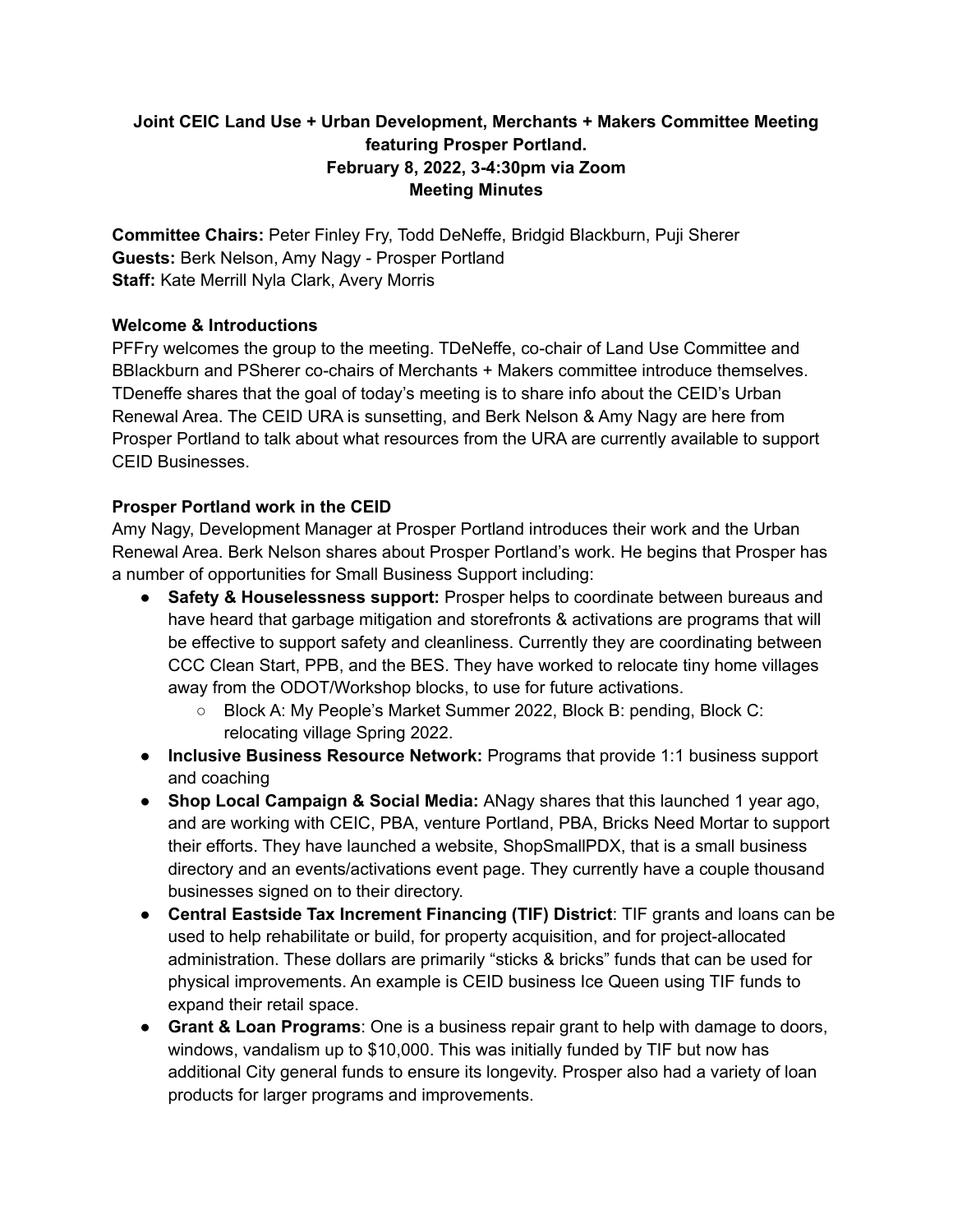BNelson encourages the entire network to contact him with any questions and to pass along this information to other small businesses.

## **Merchants + Makers Community Survey**

BBlackburn shares the results of the M + M community survey. The survey reached 23 respondents, who represented a broad range of stakeholders in the district. The two primary concerns expressed were cleanliness and safety, followed by interest in continued use of the right of way for businesses, such as street activations and the healthy streets program. Other concerns included empty storefronts and interest in placemaking and promotional programs. She continues by asking BNelson how prosper programs can help with these concerns.

BNelson begins by saying that the Homeless and Urban Camping Impact Reduction Program has stepped up their efforts to remove camps, and that he has heard from other bureaus that they are trying to collaborate for cleaning, but this is hard because cleaning falls under many jurisdictions. BNelson continues that for storefront activation, Prosper has funding available for activations in vacant storefronts. ANagy adds that this is City Budget season, and this year the city has more APRA funding to allocate. Proper has asked for some of those funds to use for activations and re-tenanting to help businesses move and provide technical assistance for commercial leasing.

#### **Public Comment**

The group discusses RV camping and the challenges with reporting, cleaning, and communicating with long term RV's parking in front of businesses. BNelson shares that this is a jurisdictional problem between PPB & PBOT, and he encourages everyone to appeal directly to PBOT for help. Specifically, the area around Hygeine4All, City Liquidators, and the areas under the Hawthorne & Morrison bridges are hot spots for RV camps. The group discusses getting a grant to improve the built environment or offer outreach/safety in this area, which could be possible through TIF funds. ANagy says that Prosper can help coordinate between different jurisdictions here. She suggests a community livability grant for up to \$3,000, for landscape improvements. The group discusses lighting and charging stations, and broadly agree that lighting will be key to improve the safety conditions. TDeNeffe asks about the process of navigating applying for these grants + programs. BNelson responds that people should first email him, and he will refer to the person at the correct program within Prosper Portland. This person will support with the grant or program application, and meet via phone or Zoom.

KMerrill brings up potential for pop-up activations in the coming year and asks the group to please volunteer any ideas. She has heard about startups needing space, but wanting to be better connected to existing businesses. The group discusses safety concerns for temporary businesses, and ANagy clarifies that this is a Prosper program where they can support if businesses are interested in hosting popups, by helping to connect with artists for popup shows, performances, etc. This program does not have dedicated funding at this time but they are seeking it. For businesses looking for retail space the Inclusive Business Resource Network can help to secure retail space. This includes business plan help, and referrals to the Lewis and Clark Small Business Legal Clinic support.